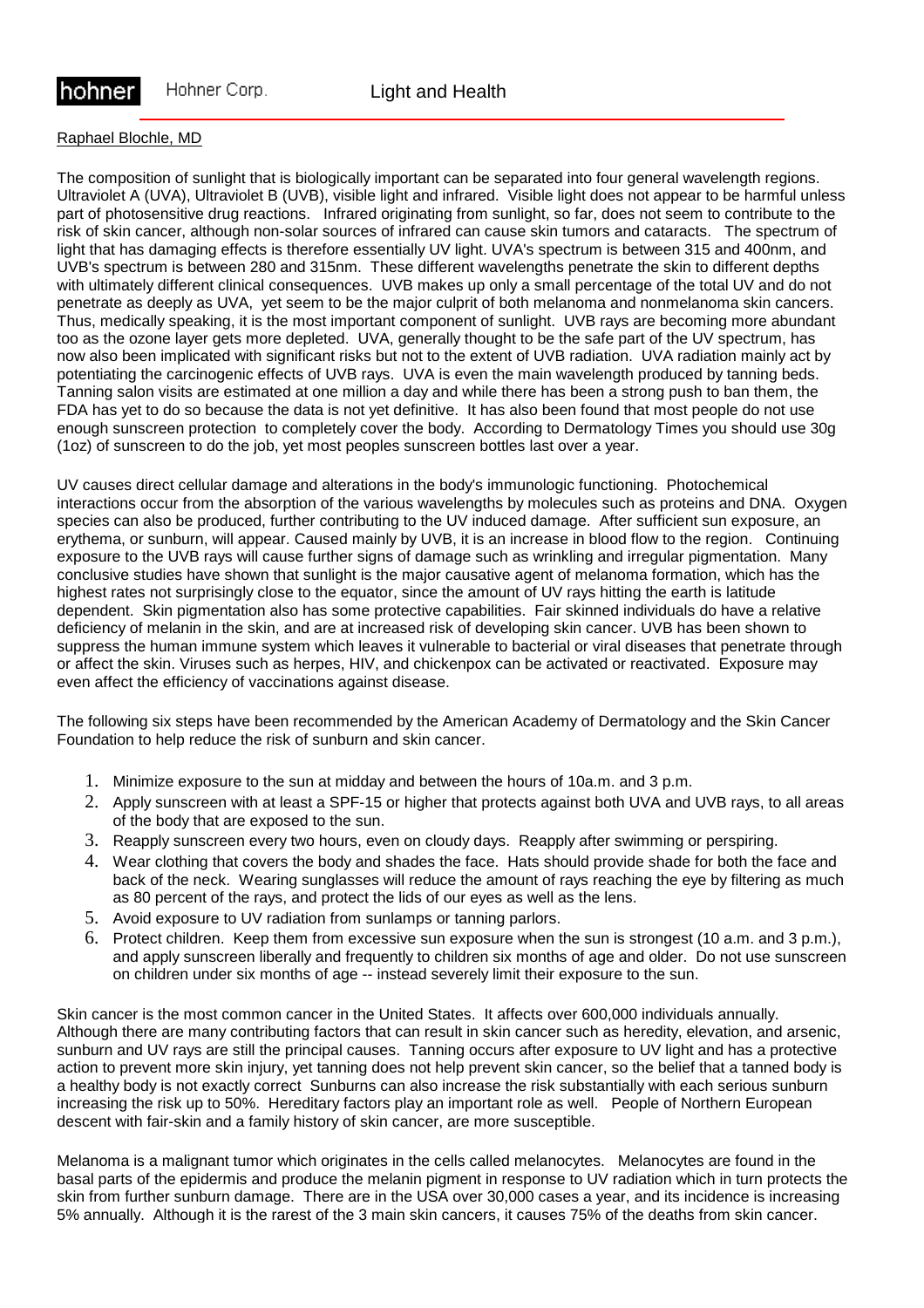According to the American Academy of Dermatology "One person dies from malignant melanoma every hour.

The overall incidence rate for the disease is increasing faster then any other cancer and by the year 2000 an Americans lifetime risk of developing melanoma will be 1 in 75. The disease is now the most commonly occurring cancer in females ages 30 - 34." The USA Environmental Protection Agengy estimated in 1991 that over the next 50 years 12 million Americans will contract skin cancer and 200,000 will die from melanoma alone. People at high risk of getting melanoma are those who frequently have sunburns, red or blonde hair, blue eyes, family history of melanoma, and fair skin. The staging of Melanoma depends on the depth of the tumor. Treatment, especially for earlier stages is usually surgery, while others can be added such as chemo, immuno, and radiotherapy. A promising new experimental treatment includes vaccine therapy. Some forms of melanoma are estrogen dependant, so a doctor should asses the risk of estrogen therapy. Others recommend the patients not to take vitamin C suspecting it could accelerate melanoma growth.

Within the epidermis there are also other cells called Keratinocytes that can also become malignant. This malignant tumor is called a squamous cell carcinoma and if the tumor comes from the basal Keratinocytes it is a basal cell carcinoma. Squamous cell carcinoma can appear in various forms, usually as nodules or patches. It is the second most common skin cancer in Caucasians and occurs in about 100,000 Americans per year. It has a risk of metastasis or spreading to other body parts but not as much as melanoma. It is usually found on frequently sunexposed areas, like the face and upper extremities. The cancer has a high cure rate, especially if detected early. Basal cell carcinoma, another non-melanoma carcinoma can appear as a nodule on sun exposed areas. They are characterized by slow growth and late metastasis and has a high cure rate when treated appropriately.

Actinic Keratosis is a skin condition that is premalignant. The rough dry crusty texture makes it easily recognized by touch. This lesion can even occasionally itch. The presence of such a lesion indicates that there has been sun damage, so the lesion appears more commonly on the face, neck and hands. Since it can be the first step towards skin cancer if not treated, squamous cell carcinoma is often seen as a late complication.

Cancer development requires numerous additive genetic changes which occur through the presence of DNA lesions that are not repaired. DNA damage can be due to too much exposure of an exogenous agent or defects of normal DNA repair mechanisms. Three such examples of clinically distinct disorders are xeroderma pigmentosum (XP), Cockayne's syndrome (CS), and a photosensitive form of trichothiodystrophy. These disorders are inherited in an autosomal recessive fashion, are rare, but can lead to serious consequences, even death. Interestingly, of these three diseases with defective DNA repair, only XP has an increased frequency of skin cancer. XP is characterized by a genetic defect of DNA repair mechanisms influenced by UV radiation from any source, but most commonly sunlight. The symptoms of XP can include blindness, deafness, growth and mental retardation, high incidence of eye and skin cancer, and frequent blistering and freckling on even slight sun exposure. Fortunately it is a very rare disorder with less than 1000 recorded cases world wide. It is a life threatening disease with no known cure. The exposure to UV radiation causes additive and irreversible damage. These patients need to be constantly inspected to check for tumors. Normally cells are remarkably efficient in repairing damage done to its DNA. Repair enzymes (which are proteins) function by first recognizing the damaged strand, then excising the damaged section, and lastly filling in the gap with the bases that were originally there. How do the enzymes know what was originally there? Human DNA is double stranded, and the sister strand is always paired in a certain fashion, complimentary and anti- parallel, so that the enzymes can deduce what bases to use when filling in. Exposure of a cell to UV light can result specifically in a defect of the DNA known as pyrimidine dimers which can hinder further DNA replication. The repair enzyme deficient in XP is usually called UV specific endonuclease whose function is to recognize the damaged DNA. There are currently a couple of trial therapies under way. One is a protein or enzyme therapy by Applied Genetics Inc. in which a skin lotion is applied containing the missing endonuclease. The other therapy soon to be attempted is gene therapy in which case the cell could make the missing enzyme. This method however is still quite difficult because it is very hard place genes in sufficient cells in a person to cause a noticeable difference, and there would always be the risk of allergic reactions, for the body might identify this new enzyme as foreign. In the meantime though most XP patients still lead quite restricted lives. Early diagnosis and consequent intervention is key to delay the onset of symptoms which can ultimately lead to death. Symptoms usually start by age 1 or 2 with excessive freckling and easy sunburning. CS is another rare disease in that repair of genes is defective after UV radiation and is characterized by physical and mental retardation that becomes evident within the first few years of life. There is hypersensitivity to UV light but no increase in skin cancer, although survival beyond the second decade is not common.

Bloom's Syndrome is also related with sunlight exposure by skin color changes becoming much more evident in sun exposed areas, but also with other more severe problems such as respiratory illness, susceptibility to cancers, and short stature. Bloom's occurs due to fragmented chromosomes. Chromosomes are the part of cells that contain our DNA. Bloom's patients therefore should avoid environmental exposures that precipitate chromosome fragility such as x-rays and chemotherapy.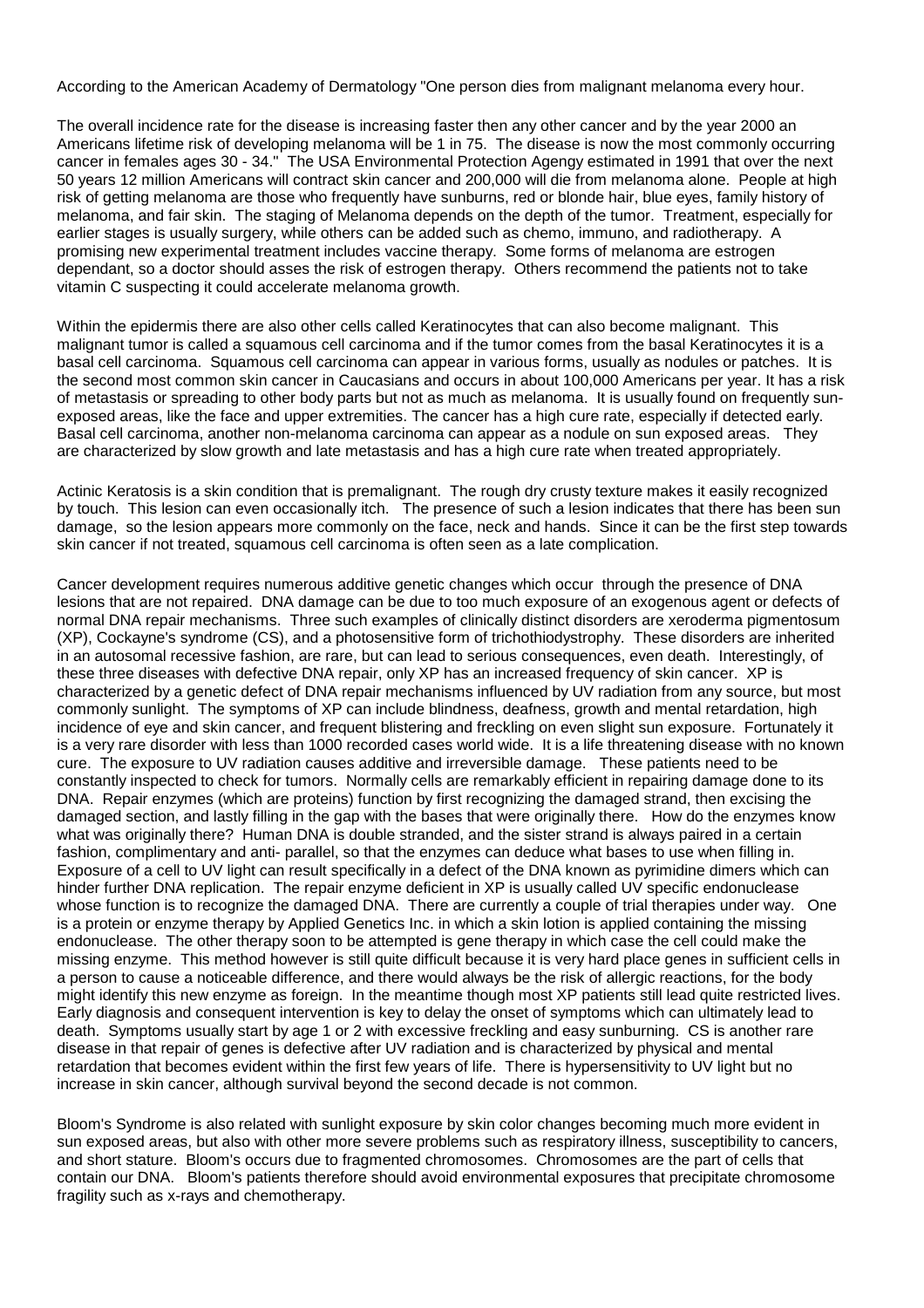Another set of conditions that require protection from UV rays are albinism and vitiligo. Albinism is a group of inherited conditions with little or total absence of pigment in their eyes, skin or hair. According to the National Organization for Albinos and Hypopigmentation (NOAH) one in 17,000 Americans have some form of albinism.

All forms have vision problems while some additionally have skin and hair problems. Although most have blue eyes, the color of the iris can also be red, violet, hazel, or even brown. The more understood form of albinism is due to lack of an enzyme called tyrosinase which is needed to produce pigment, namely melanin. The inheritance of the disease is usually in an autosomal recessive fashion, meaning both parents must carry the defective gene to have a child with albinism. Since the body has two sets of genes an asymptomatic person can have normal pigmentation and yet carry the defective gene. If parents previously had a child with albinism, genetic testing and counseling is possible via amniocentesis which consists of placing a needle into the uterus for a fluid sample. Among the most common eye conditions in albinism are rapid to and fro movements, ocular muscle imbalance, bright light sensitivity, and visual problems. In general people with albinism have a normal life span, although life threatening skin cancers do occur with a higher frequency than the general population, especially if sun protection is not used. If skin protection such as lotion is applied, people with albinism can experience the outdoors like anyone else. Sunscreens should be at least SPF 20 - 30. "SPF" meaning "sun protection factor" is a standard test number. The SPF x 10 gives you the total number of minutes a person could theoretically sit in the sun without burning. The concern is that the SPF system measures mainly UVB protection, leaving out the much deeper penetrating UVA, so the FDA is considering adding a second rating for it. Vitiligo is a skin disorder where white spots appear usually bilaterally on the same location. The problem arises when the melanocytes are killed by our own immune system, thus being classified as an autoimmune disease, and is characterized by leaving patches of white areas on the skin. It sometimes runs in families indicating that hereditary factors may play a role, and while most patients show slow progression the problem can disappear altogether. It is estimated that 1% of the population is affected, often manifesting itself with other autoimmune disorders such as diabetes, Addison's, and pernicious anemia. It has even been known to occur in times of severe stress. Vitiligo is more debilitating in dark skinned individuals, as the changes become more apparent. Treatment of vitiligo has shown mixed results and include cover-up cosmetics, UVA light treatment to gradually return color in the patchy areas, and even transplanting melanocytes into the white areas. Some patients, instead of trying to gain their color back, choose to remove the color from normal areas to attain a uniform skin tone. This process, called depigmentation, is done via a prescription cream called monobenzone, and is irreversible.

Besides skin conditions, UV radiation is also a factor in eye conditions. The eye is one of the most radiation sensitive organs. Laboratory studies show that chronic UVB exposure is a major factor of cataract formation. This occurs over time due to absorbed UV radiation by the lens in the eye. Specifically, a photochemical process occurs, causing denaturation of the lens proteins. As the lens becomes more opaque, blindness results. Cataract formation is the major preventable cause of blindness worldwide. People in tropical areas and young children are most susceptible. The reason of child susceptibility is due to their less well developed pigmentation of the eye. Vision loss due to UV can also occur by directly damaging the retina or pterygium formation, which is a "fleshy" growth of the white of the eye which can block vision. Exposure of the eye to UV can also induce melanoma of the eye and photokeratitis. Photokeratitis is also known as sun blindness or welder's flash, and is basically a painful burn on the surface of the eye. Protection from these disorders is via sunglasses, although ironically exposure to the UV radiation may be enhanced by sunglasses that poorly absorb UV because the pupil opens wider to compensate for the reduced visible light.

One good point about sunlight is that it can produce vitamin D in the skin. Vitamin D is considered both a hormone and a vitamin. It participates in normal cell growth, and could play a role in cancer prevention. Vitamin D also helps in the regulation of blood sugar by acting on insulin, and more importantly calcium and phosphorus, enabling bone and teeth to harden. In vitamin D deficiency bones soften to the point that they curve, a condition in children known as rickets and osteomalacia in adults.

Ultraviolet radiation can be brought to good use if used appropriately. It can be used as a germicidal agent. Bacteria in air or water can be killed using UV radiation. Even more effective is the UV radiation used synergistically with ozone. The two sterilants work together in a low cost reliable way.

Edited when necessary from "Guidelines for Protecting the Safety and Health of Health Care Workers", NIOSH 1988. Parts of this section may be somewhat dated but the majority of the information is still useful or helpful as a starting point. Please note that in the case of citations, standards, recommendations, guidelines, etc. that there may be and probably is more recent literature than 1988. Please consult more recent references if you are addressing a specific problem.